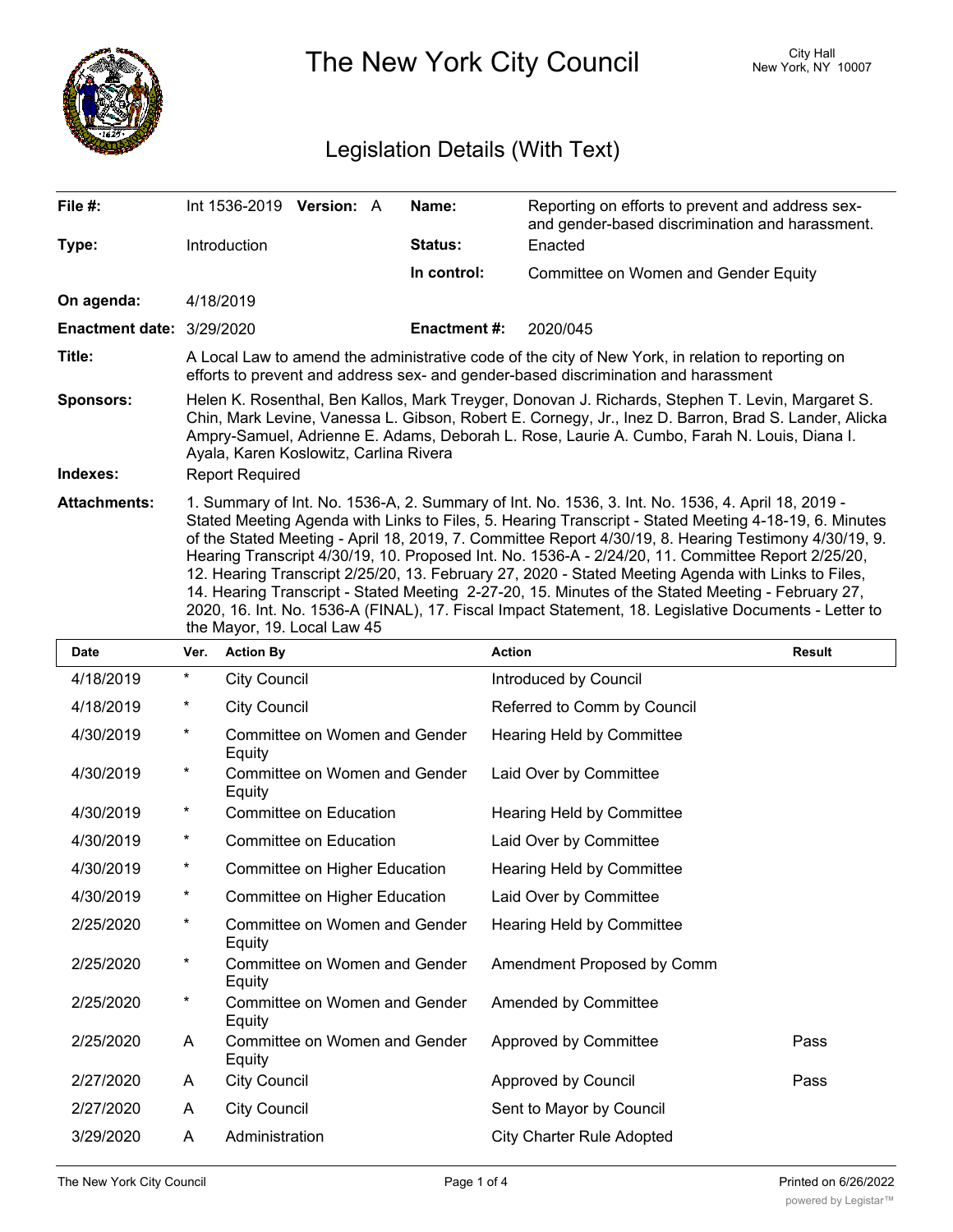## **File #:** Int 1536-2019, **Version:** A

4/16/2020 A City Council Returned Unsigned by Mayor

Int. No. 1536-A

By Council Members Rosenthal, Kallos, Treyger, Richards, Levin, Chin, Levine, Gibson, Cornegy, Barron, Lander, Ampry-Samuel, Adams, Rose, Cumbo, Louis, Ayala, Koslowitz and Rivera

A Local Law to amend the administrative code of the city of New York, in relation to reporting on efforts to prevent and address sex- and gender-based discrimination and harassment

## Be it enacted by the Council as follows:

Section 1. Section 20-b of Chapter 1 of the New York city charter is amended to read as follows:

§ 20-b. Commission on gender equity. a. There shall be a commission on gender equity to study the nature and extent of inequities facing women<sup>[</sup> and], girls, transgender, intersex, gender non-conforming and non-binary individuals in the city; to study [their]the impact of such inequities on the economic, civic[,] and social well-being of women<sup>[</sup> and], girls, transgender, intersex, gender non-conforming and non-binary individuals; to advise on ways to analyze the function and composition of city agencies through a gender-based lens and ways to develop equitable recruitment strategies; and to make recommendations to the mayor and the council for the reduction of gender-based inequality. Such commission shall consist of 26 members appointed by the mayor; [5] five members appointed by the speaker of the council; and the chair of the commission on human rights, who shall serve as an ex officio member. Members of the commission shall be representative of the [New York city] population of the city of New York and shall have experience in advocating for issues important to women[ and], girls, transgender, intersex, gender non-conforming and non-binary individuals. The mayor shall designate one member to serve as chair of the commission, and may also designate a member to serve as co-chair. Members shall serve at the pleasure of the appointing authority. In the event of the death or resignation of any member, [his or her]a successor shall be appointed by the official who appointed such member. The mayor shall appoint an executive director for the commission.

b. The commission shall have the power and duty to:

1. [hold] Hold at least one meeting every four months, including at least one annual meeting open to the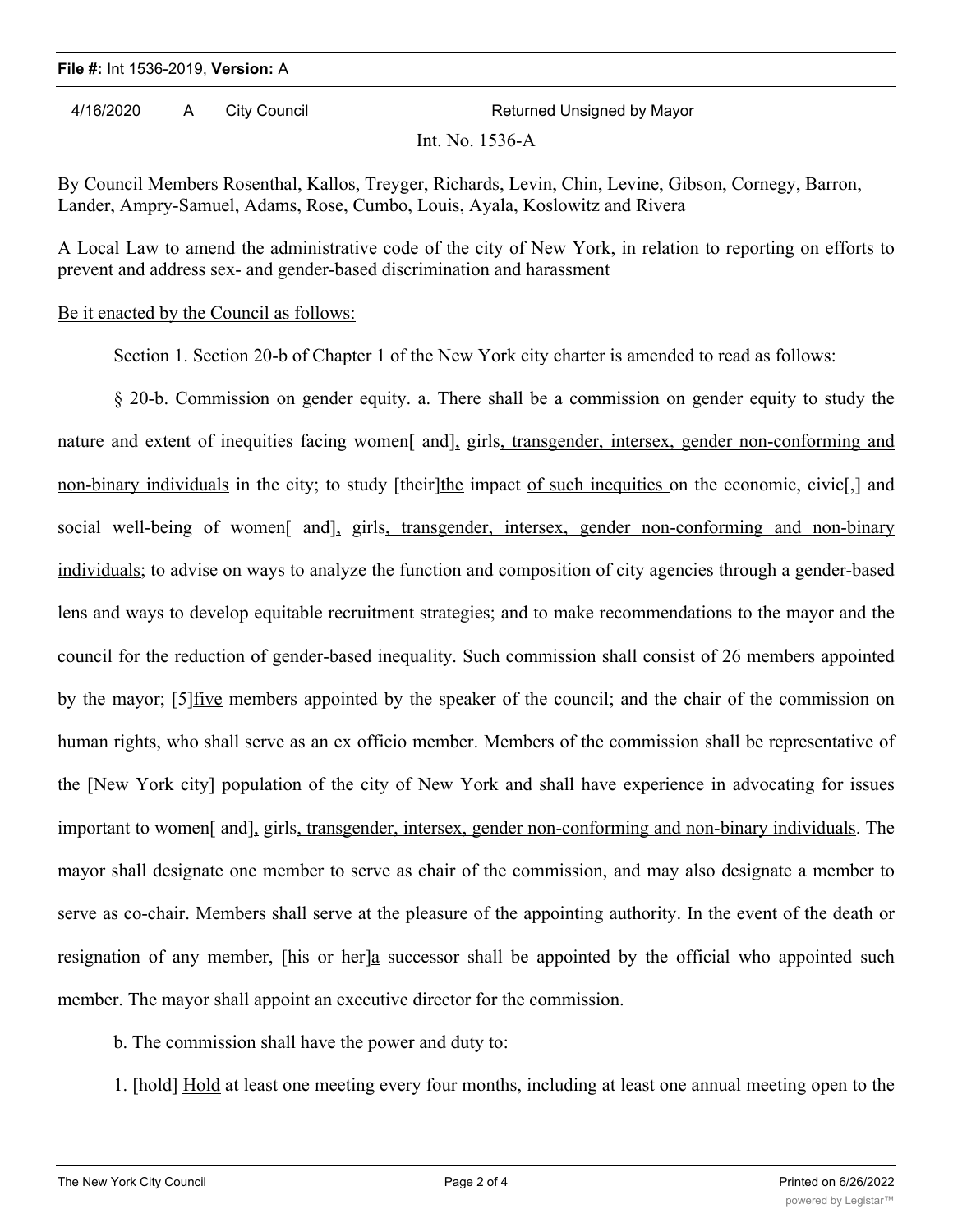## **File #:** Int 1536-2019, **Version:** A

public;

2. [keep] Keep a record of its activities;

3. [determine] Determine its own rules of procedure; and

4. [perform] Perform such advisory duties and functions as may be necessary to achieve its purposes as described in subdivision a of this section.

c. The commission may request information from any city agency or office it deems necessary to enable the commission to properly carry out its functions. The commission may also request from any private organization providing services to women[ and], girls, transgender, intersex, gender non-conforming and nonbinary individuals in the city pursuant to a contract with a city agency or office, information necessary to enable the commission to properly carry out its functions.

d. No later than December 1, 2017 and annually by [December] April 1 thereafter, the commission shall submit to the mayor and the speaker of the council and post online a report concerning its activities during the previous [twelve]12 months, the goals for the following year[,] and recommendations pursuant to subdivision a of this section. No later than April 1, 2021, and annually thereafter, such report shall also include any recommendations the commission shall have for agencies, including, but not limited to, the department of education, for preventing and improving responses to sex- and gender-based discrimination and harassment, including, but not limited to, discrimination and harassment prohibited by section 1681 of title 20 of the United States code, or title ix of the education amendments of 1972. No later than April 1, 2021, and annually thereafter, the commission shall also post online links to data publicly reported by agencies, including, but not limited to, the department of education, relating to sex- and gender-based discrimination and harassment.

§ 2. Chapter 18 of title 21-A of the administrative code of the city of New York is amended by adding a new section 21-981.2 to read as follows:

§ 21-981.2 Reporting on efforts to prevent and address sex- and gender-based discrimination and harassment. a. Definitions. For the purposes of this section, the term "school" means a school of the city school